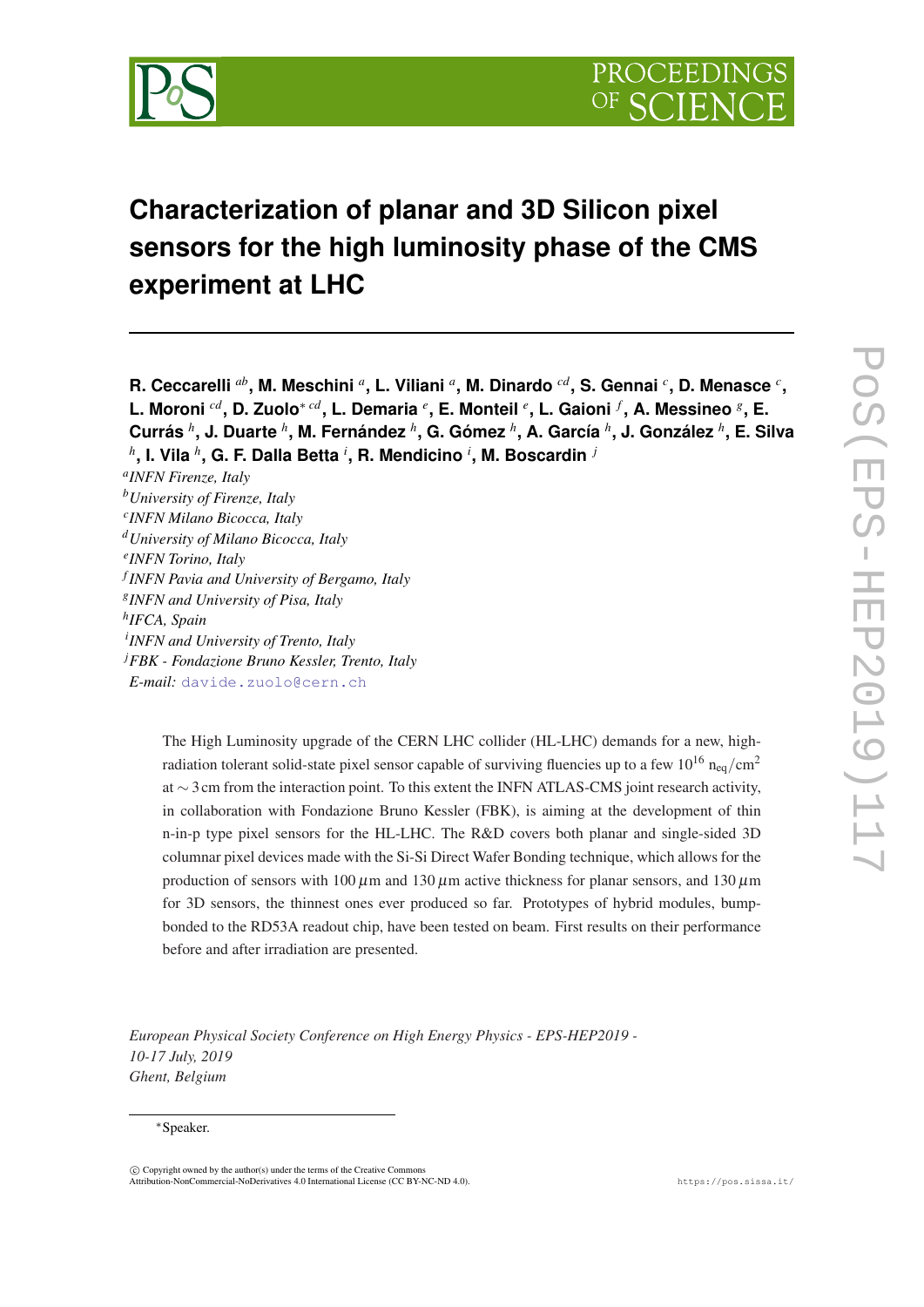# 1. Introduction

During its High Luminosity phase, the CERN-LHC collider (HL-LHC) will deliver an instantaneous luminosity of  $5 \times 10^{34}$  cm<sup>-2</sup>s<sup>-1</sup>. After ten years of operation the integrated luminosity will be  $\sim$  3000 fb<sup>-1</sup>. The innermost layer of the pixel detector of the CMS experiment, located at  $\sim$  3 cm from the interaction point, will be exposed to a fluence of 2.3  $\times$  10<sup>16</sup> n<sub>eq</sub>/cm<sup>2</sup>. In order to properly operate in such harsh environment new pixel sensors must be developed.

One of the most critical design parameters in the development of these sensors is the distance between the electrodes that generate the electric field inside the cells of the sensor. It is well known that in order to operate these sensors at high irradiation fluences, the input of the pre-amplifier should be connected to the electrode which collects electrons (the faster carriers). Furthermore, in order to keep the bias voltage as low as possible while preserving the largest part of the signal, the distance between opposite sign electrodes should not exceed a few times the electron' mean-freepath at saturation velocity. In our case, at a fluence of  $2.3 \times 10^{16} n_{eq}/\text{cm}^2$ , the electron lifetime becomes  $\sim$  0.3 ns and the mean free path at saturated velocity  $\sim$  30  $\mu$ m. The mean free path of the holes will be even lower, hence their contribution to the signal is lower.

Two different technological solution were available: planar sensors, where the electrodes are parallel to the sensor surface, and 3D sensors, where the electrodes are orthogonal to the sensor surface. In the first case the distance between the electrodes is fixed by the sensor thickness, in the second case the distance is limited by the technological process used to build the sensor.

The INFN ATLAS-CMS joint research activity, in collaboration with Fondazione Bruno Kessler (FBK), developed new thin n-in-p Silicon pixel sensors, employing a recent technology called Direct Wafer Bonding (DWB). Wafers produced using this technology are composed of an underlying p+ type layer with low resistivity and an upper p-type layer with high resistivity, which constitutes the active layer of the sensor [\[1\]](#page-5-0). The lower layer provides mechanical support and ohmic contact for the upper layer. Planar sensors are built implanting n+ electrodes on the external surface of the upper layer, as shown in the left-hand side of Figure [1](#page-2-0). In the case of 3D sensors, two types of columnar electrodes are implanted: p+ columns, which terminate in the lower layer in order to be biased, and n+ columns, which end  $\sim 20 \mu$ m before the low resistivity layer as shown in the right-hand side of Figure [1.](#page-2-0) Two different kinds of 3D sensors are presented here: squared, with pixel dimensions 50  $\times$  50  $\mu$ m<sup>2</sup>, and rectangular, with pixel dimensions 25  $\times$  100  $\mu$ m<sup>2</sup>. Both sensors cells have a n+ electrode in the center and four p+ electrodes at the corners.

Both 3D and planar sensor fabrication processes take place only on one side of the sensor with a consequent reduction of the costs.

Sensors have been bonded to a new read out chip (ROC), named RD53A [[2](#page-5-0)], developed by an ATLAS-CMS collaboration. This ROC features a higher radiation tolerance with respect to the PSI46dig ROC [\[3\]](#page-5-0), used in our previous test beam campaigns, and can be operated at a much lower threshold (lower than 1500 electrons after irradiation). Cells of this ROC have a dimension of  $50 \times 50 \,\mu \mathrm{m}^2$ .

Three different analog input stages (front-ends), named Synchronous, Linear and Differential, are made available on this first prototype of the Phase-2 pixel ROC for testing purposes. Only results from the linear front-end are reported here.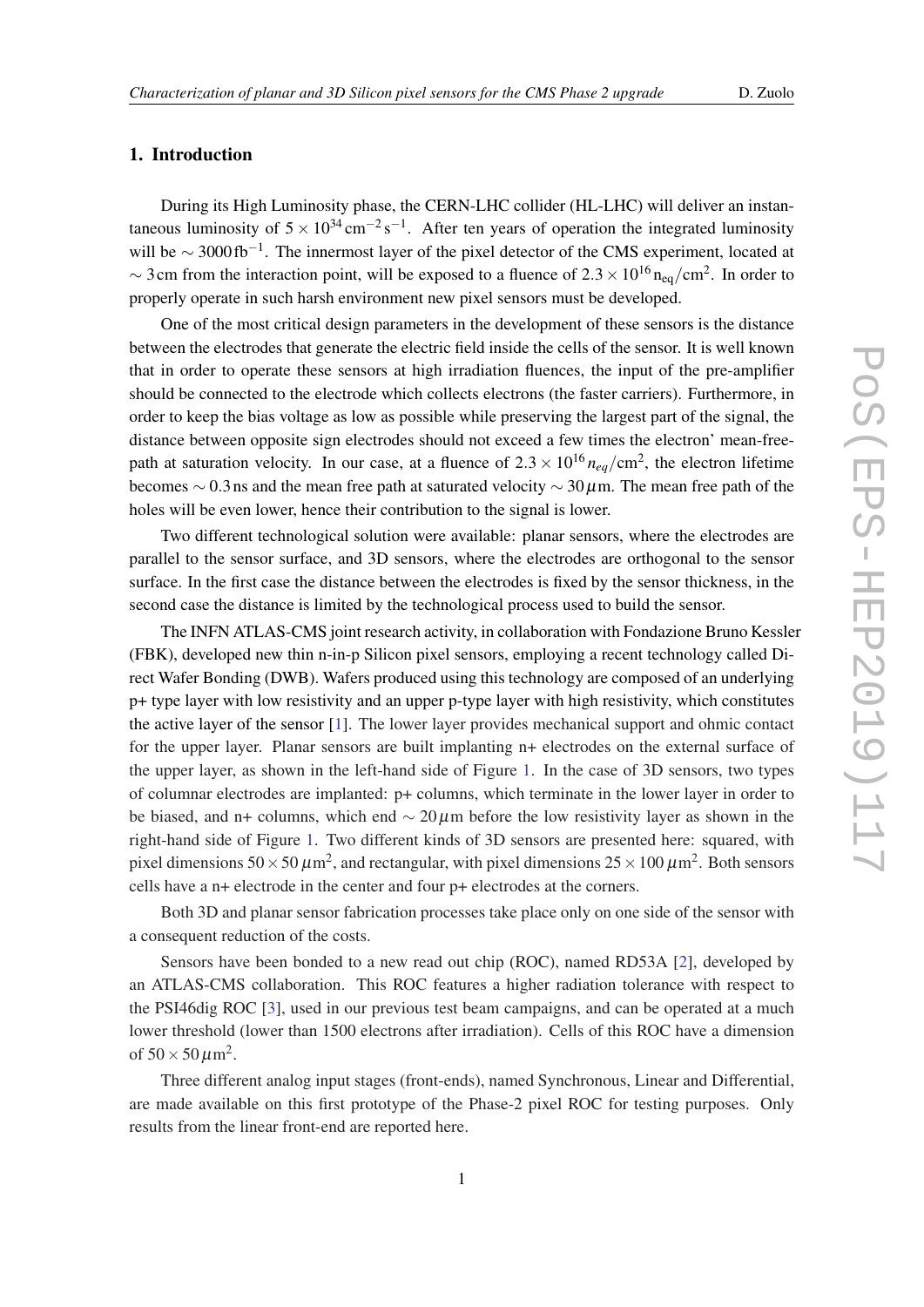<span id="page-2-0"></span>

Figure 1: Artistic view of planar (left) and 3D (right) sensors.

Test beam studies of both planar and 3D devices have been performed at three different facilities: Fermilab MTest, using 120 GeV protons; CERN, using 24 GeV protons; and DESY, using 5.2 GeV electrons. First results from test beam campaigns of planar and 3D sensors, both before and after irradiation with protons up to a fluence of  $\sim 1 \times 10^{16}$  n<sub>eq</sub>/cm<sup>2</sup>, will be presented.

### 2. Planar Sensors

A planar sensor with  $50 \times 50 \mu m^2$  pixel cells and 100  $\mu$ m active thickness has been tested before irradiation at FNAL. The measured Most Probable Value (MPV) of the collected charge is  $\sim$  7300 electrons, which is consistent with the expectations. The measured detection efficiency is greater than 99.7% at a bias voltage of 20 V.

Two planar sensors with  $50 \times 50 \mu m^2$  pixel cells and 100  $\mu$ m active thickness have been irradiated at a fluence of  $\sim$  5  $\times$  10<sup>15</sup> n<sub>eq</sub>/cm<sup>2</sup> and tested at DESY. The measured detection efficiency is shown on the left-hand side of Figure [2](#page-3-0). The module without punch through structures<sup>1</sup> reaches a detection efficiency greater than 99% at a bias voltage of 200 V, while the detection efficiency of the module with punch through structures starts saturating at this bias voltage, reaching a maximum of 97.6% at a bias voltage of 390 V.

Comparing the schematic drawing of four adjacent pixel cells (left-hand side of Figure [3](#page-3-0)) with the measured detection efficiency of these cells (right-hand side) it is evident that efficiency losses are located in the region of the punch through structure and of its bias grid. The module with punch through structures becomes fully efficient when it is tilted with respect to the direction of the incident particles, as shown on the right-hand side of Figure [2](#page-3-0).

### 3. 3D Sensors

All 3D sensors have an active thickness of  $130 \mu$ m. The measurements before irradiation already demonstrated that these sensors can reach full performance at bias voltages much lower than those required by the planar sensors of the same active thickness. This is obviously due to the much smaller distance between the electrodes (51.5  $\mu$ m in the worst case). The MPV of the collected charge is comparable with that of planar sensors with the same active thickness. The

<sup>&</sup>lt;sup>1</sup>Punch through structures are useful to allow independent testing of the sensor before the bonding to the readout chip.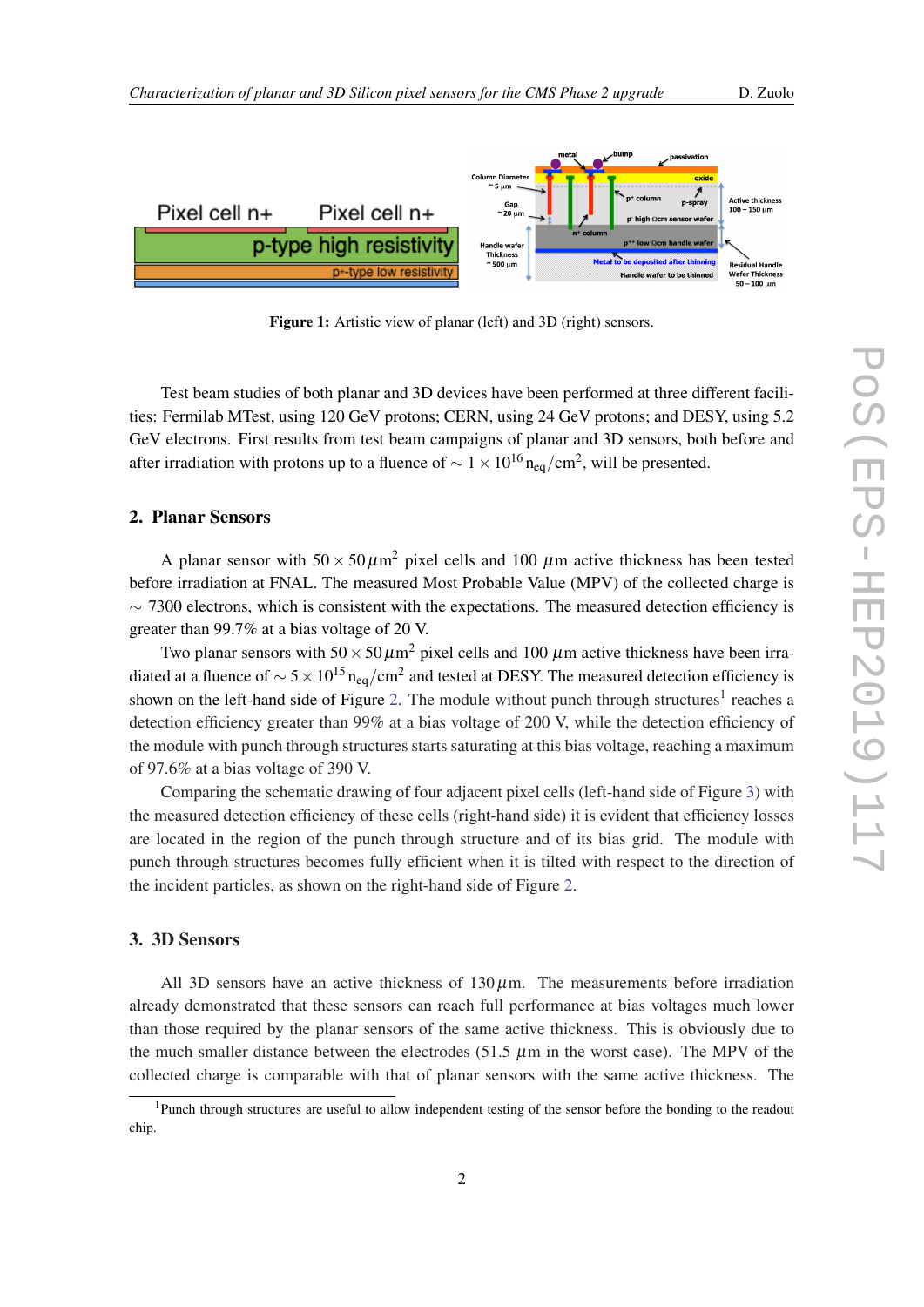<span id="page-3-0"></span>

Figure 2: Detection efficiency as a function of the applied bias voltage for the two irradiated planar modules (left) and detection efficiency as a function of the tilt angle for the irradiated planar module with punch through structures (right).



Figure 3: Schematic drawing (left) and map of the detection efficiency (right) of four pixel cells of the planar sensor with punch through structures measured at a bias voltage of 390 V.

detection efficiency is intrinsically limited to  $\sim$  98.4% by the presence of the electrodes (Figure [1\)](#page-2-0). Full detection efficiency is recovered once the sensors are tilted by a small angle: a rotation of five degrees was sufficient to obtain 99.9 % efficiency.

A sensor with squared pixel cells irradiated at a fluence of  $\sim 1 \times 10^{16}$  n<sub>eq</sub>/cm<sup>2</sup> was tested at FNAL. On the left-hand side of Figure [4](#page-4-0) the MPV of the collected charge and the detection efficiency measured at FNAL are reported, as a function of the bias voltage: 98% efficiency is reached at a bias voltage of 130 V. This is a very encouraging result since the same efficiency, at the same bias voltage, is reached by the planar sensor irradiated at only half the fluence! On the right-hand side of Figure [4](#page-4-0) a map of the cell detection efficiency of this sensor is shown: efficiency losses can be seen in the regions where columnar electrodes are present. Again, when tilting the sensor, such losses are wiped out.

It is important to point out that by selecting a small region in the center of the linear front-end, corresponding to the region that was irradiated with the highest fluence, the measured detection efficiency becomes 97.4%: a very high value considering the level of the irradiation fluence.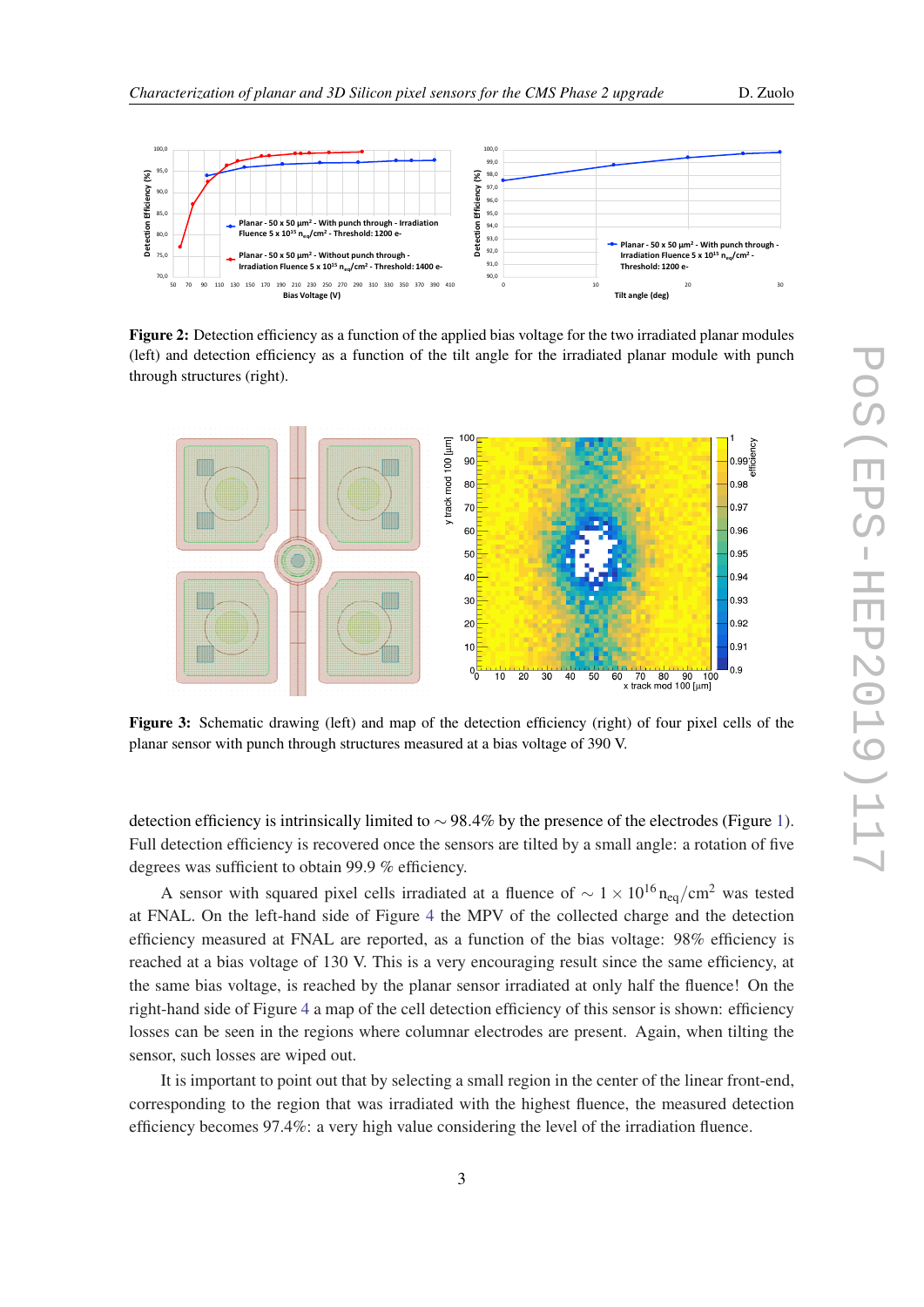<span id="page-4-0"></span>

Figure 4: Left: MPV of the collected charge and detection efficiency of a 3D sensor with squared pixels irradiated to a fluence of  $\sim 1 \times 10^{16}$  n<sub>eq</sub>/cm<sup>2</sup>. Right: cell efficiency map of the same sensor measured at a bias voltage of 180 V.

This sensor was tested also at the CERN test beam facility together with a rectangular sensor  $(25 \times 100 \,\mu\text{m}^2)$  irradiated to the same fluence. The detection efficiency maps of four adjacent cells of the two sensors are reported in Figure 5.

The detection efficiencies of the squared sensor measured at the two test beam facilities are compatible and they are also compatible with the measured efficiency of the rectangular sensor.



Figure 5: Map of the detection efficiency of four adjacent cells of the 3D sensors with rectangular (left) and squared (right) pixels. Both sensors have been irradiated to a fluence of  $\sim$  1  $\times$  10<sup>16</sup> n<sub>eq</sub>/cm<sup>2</sup>.